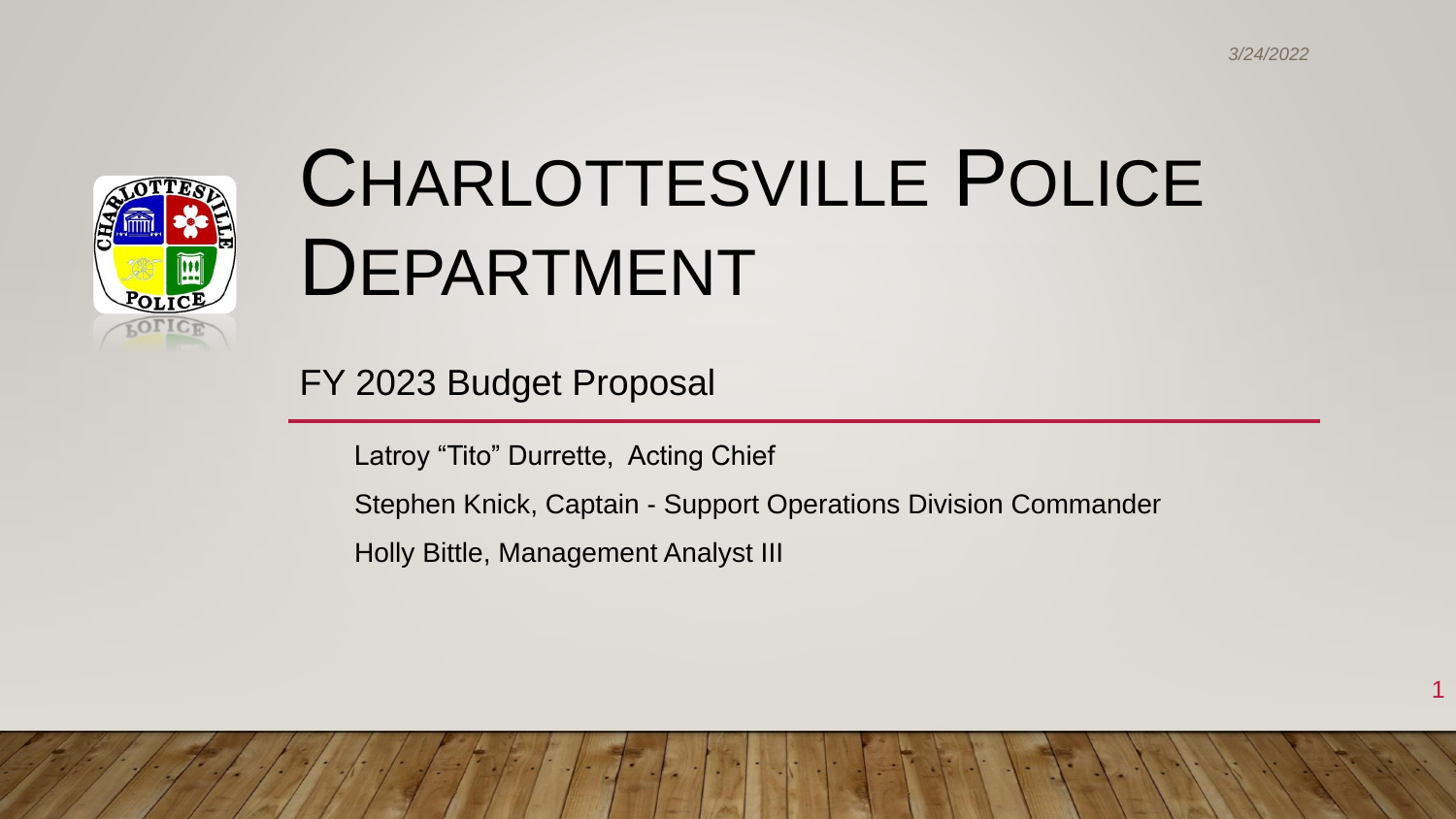#### **OVERVIEW**

- Mission
- Services Provided
- Staffing Trends
- Where We are Today
- FY 23 Proposed Operating Budget
- FY 23 CIP Funding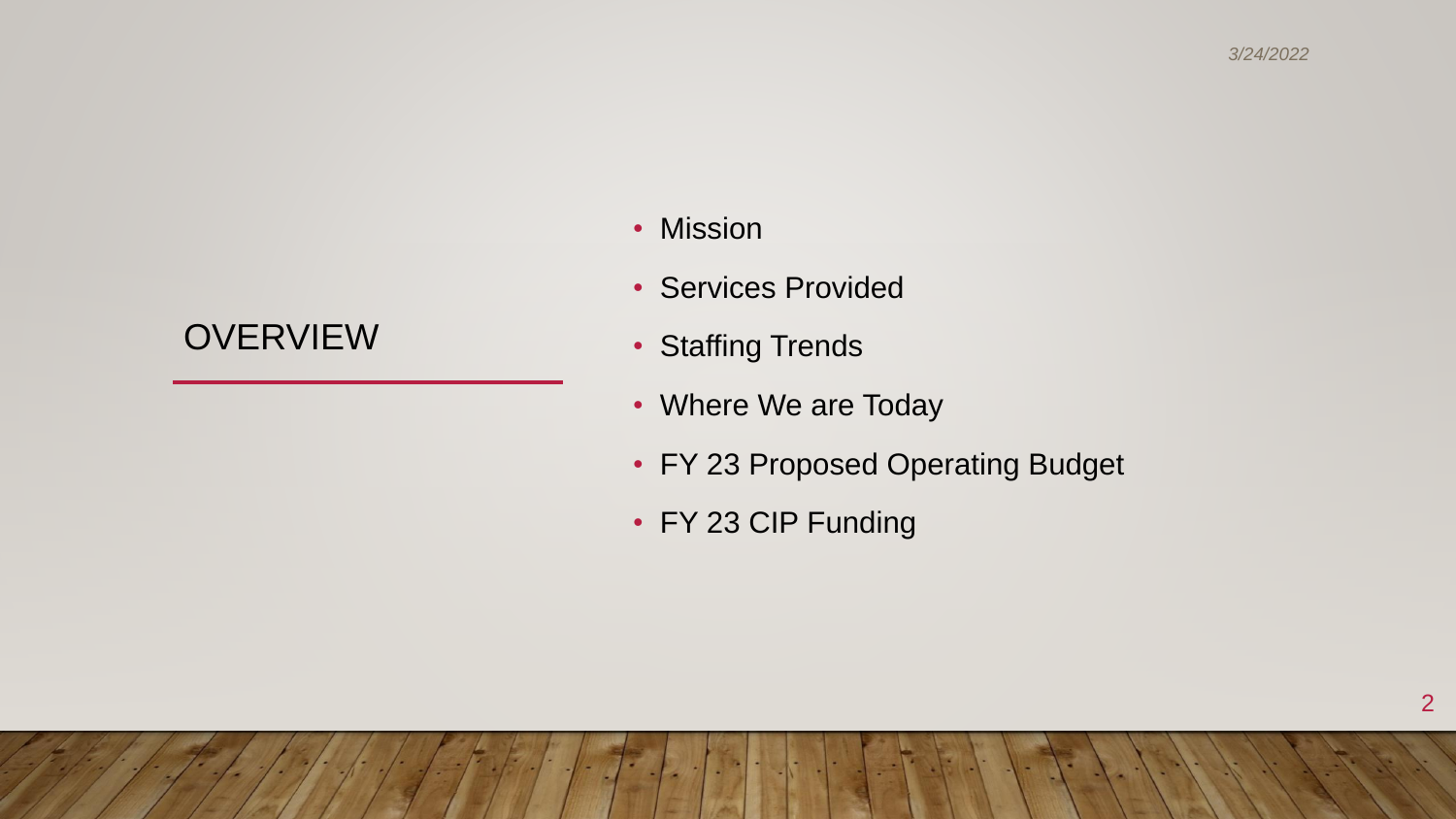## DEPARTMENTAL MISSION



*"The Mission of the Charlottesville Police Department is to improve the quality of life of citizens living, working or visiting the city."*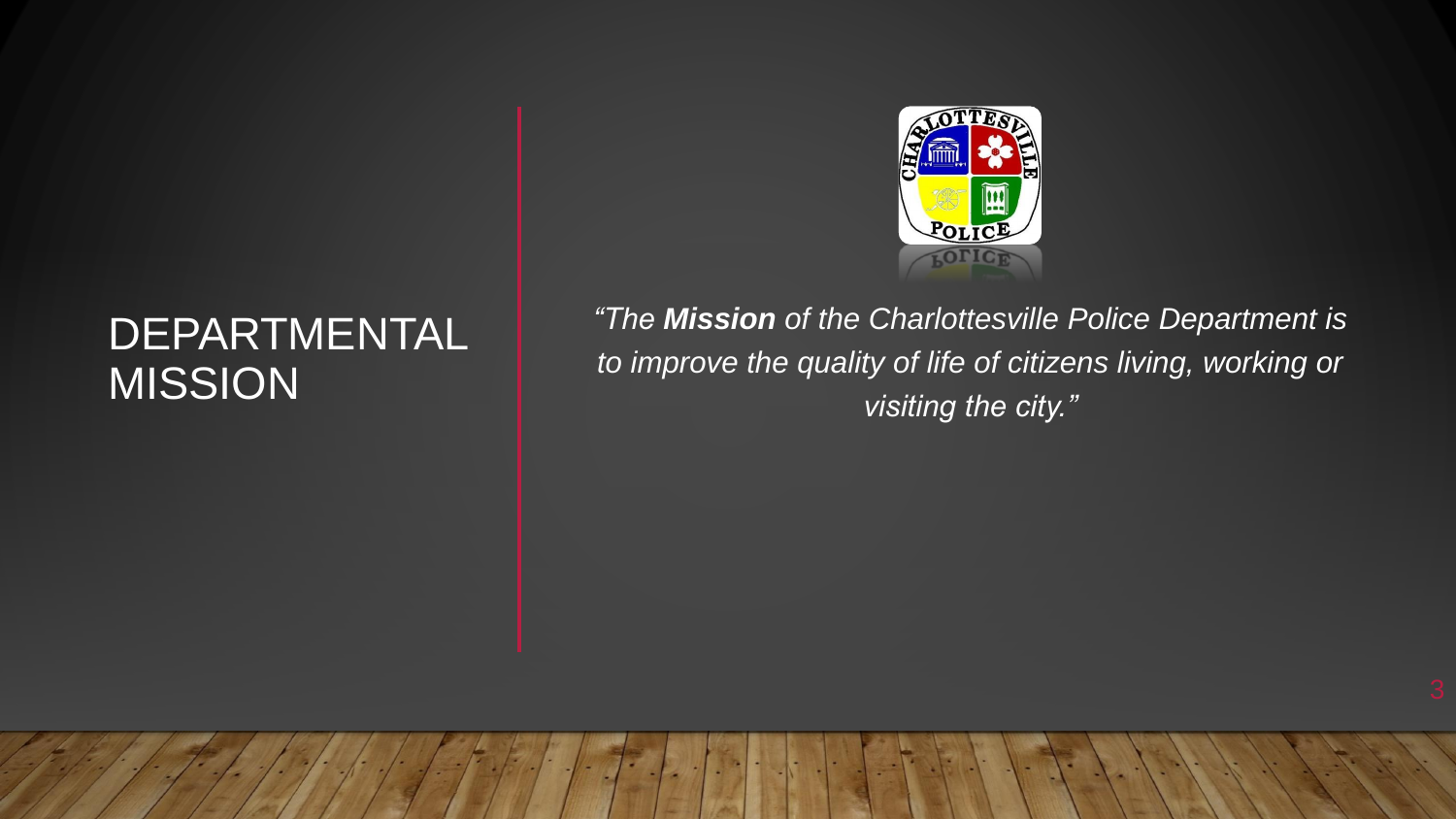

#### Charlottesville Police Department





4

*3/24/2022*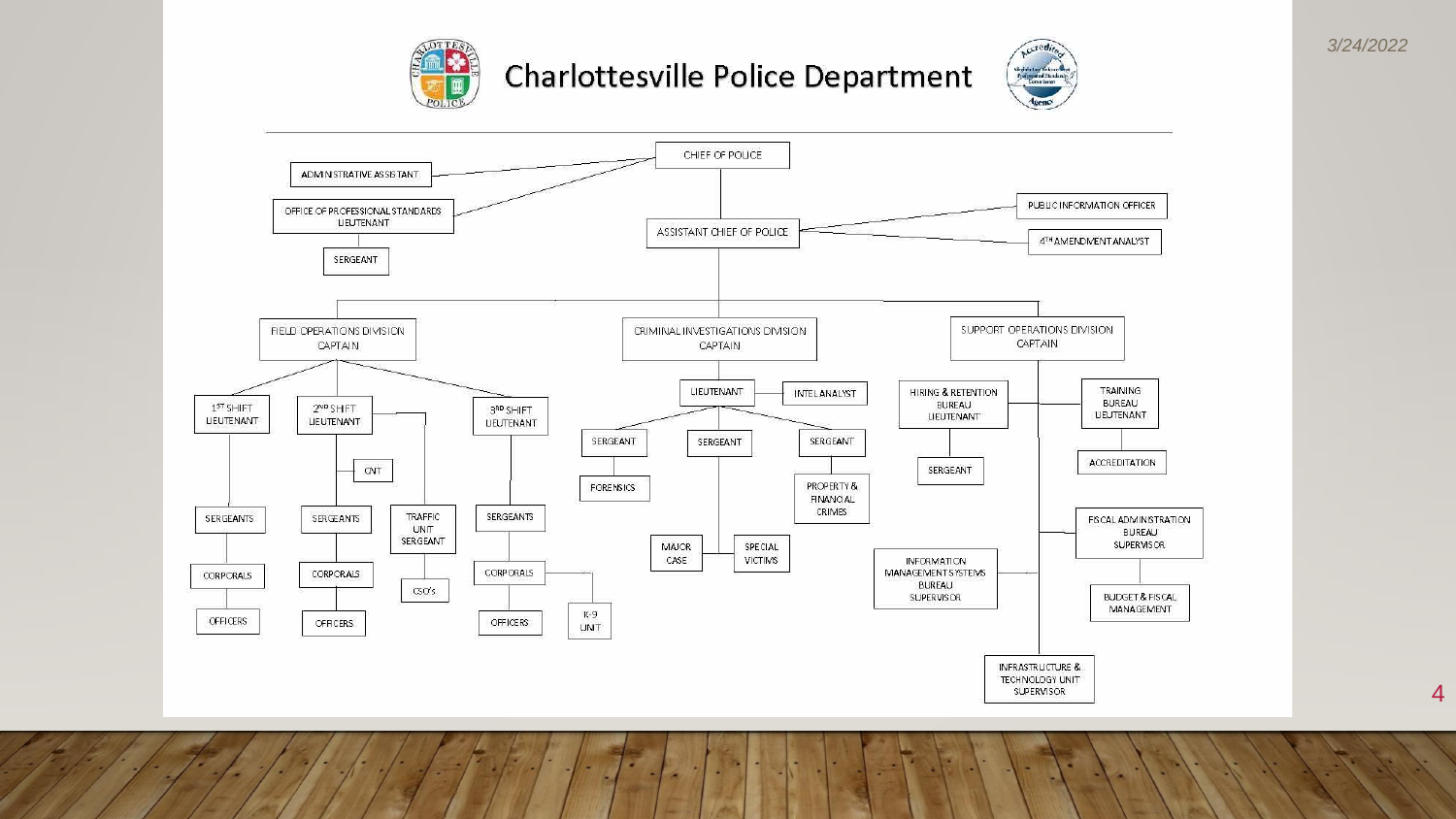#### SERVICES PROVIDED FIELD OPERATIONS

- Provides 24-hour police patrols that includes:
	- K-9 Units
	- Bike Patrols
	- Foot Patrols
	- Animal Control
- Prevents crime, problem solves, regulates traffic, investigates accidents and crime, and prepares reports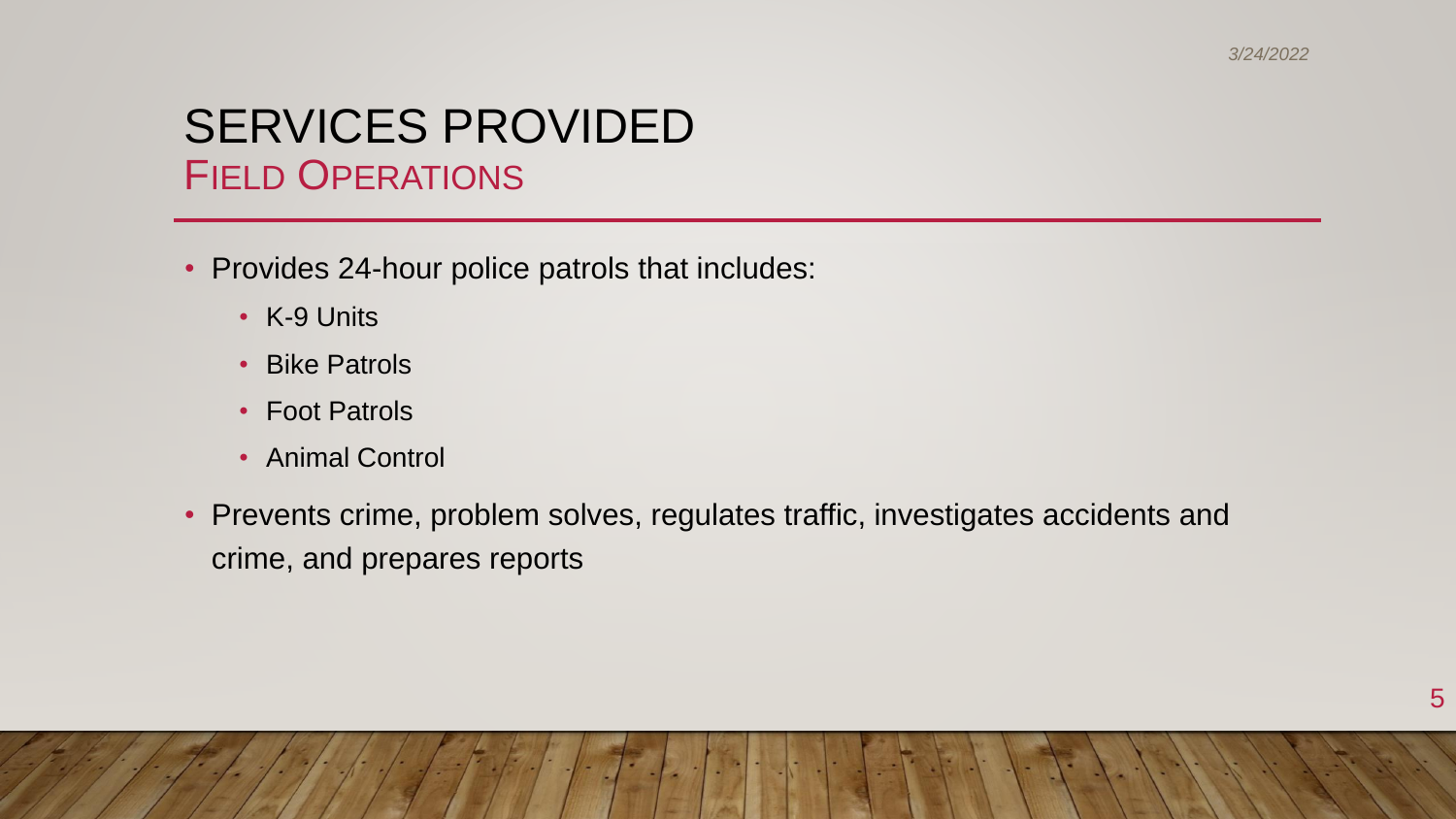#### SERVICES PROVIDED **INVESTIGATIONS**

- Investigates crimes
	- Recovers, identifies, and arranges the return of stolen property
	- Interviews suspects and witnesses
	- Presents investigations to the Commonwealth's Attorney for review and/or prosecution
- Proactively analyzes crime patterns throughout our community to address potential community safety issues and to prevent crime
- Forensics Bureau collects and stores all evidence related to investigations
- Provides 24/7 coverage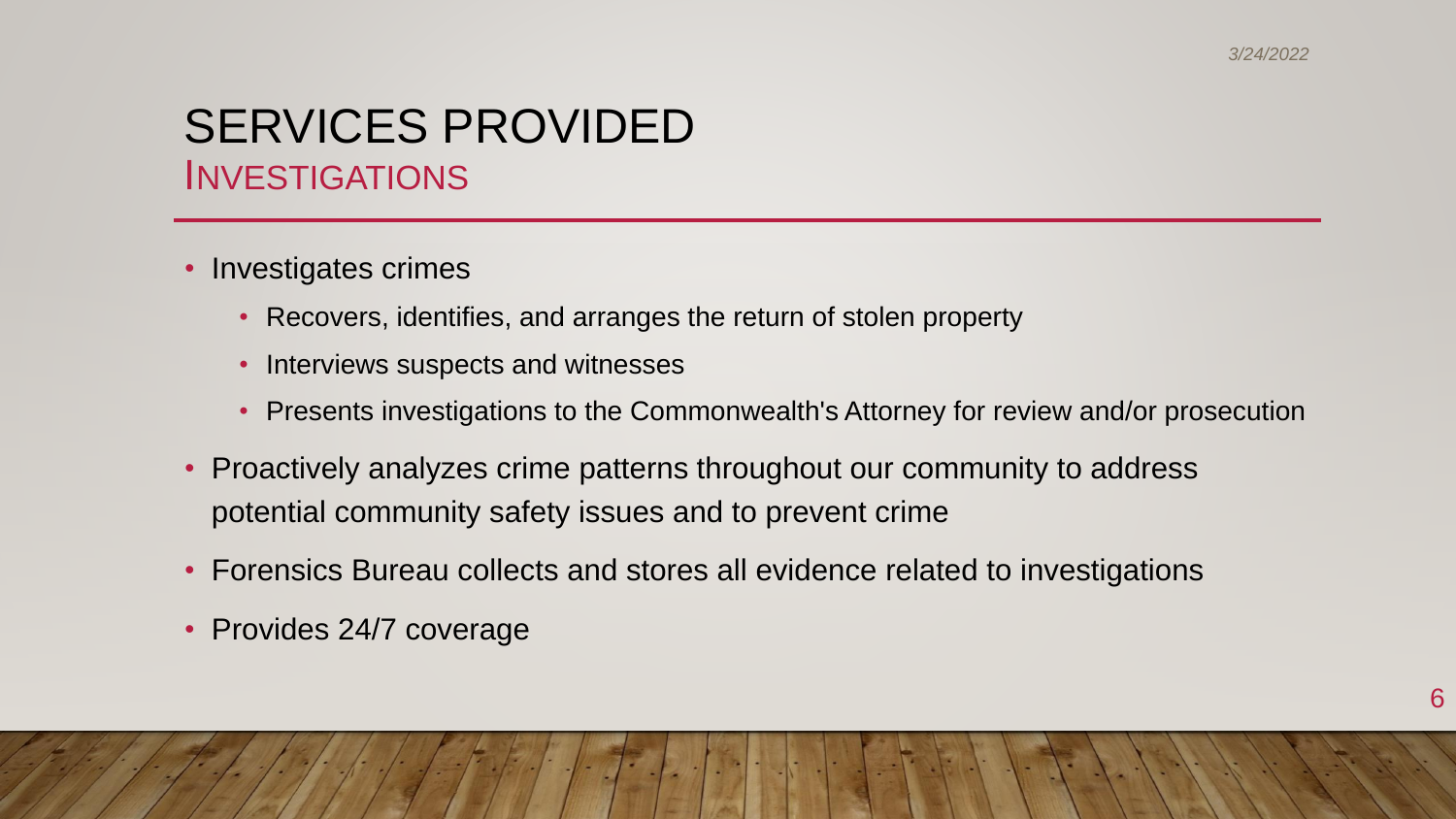#### SERVICES PROVIDED PROFESSIONAL ADMINISTRATION

- Oversees all departmental functions
- Communicates with public
- Maintains professional standards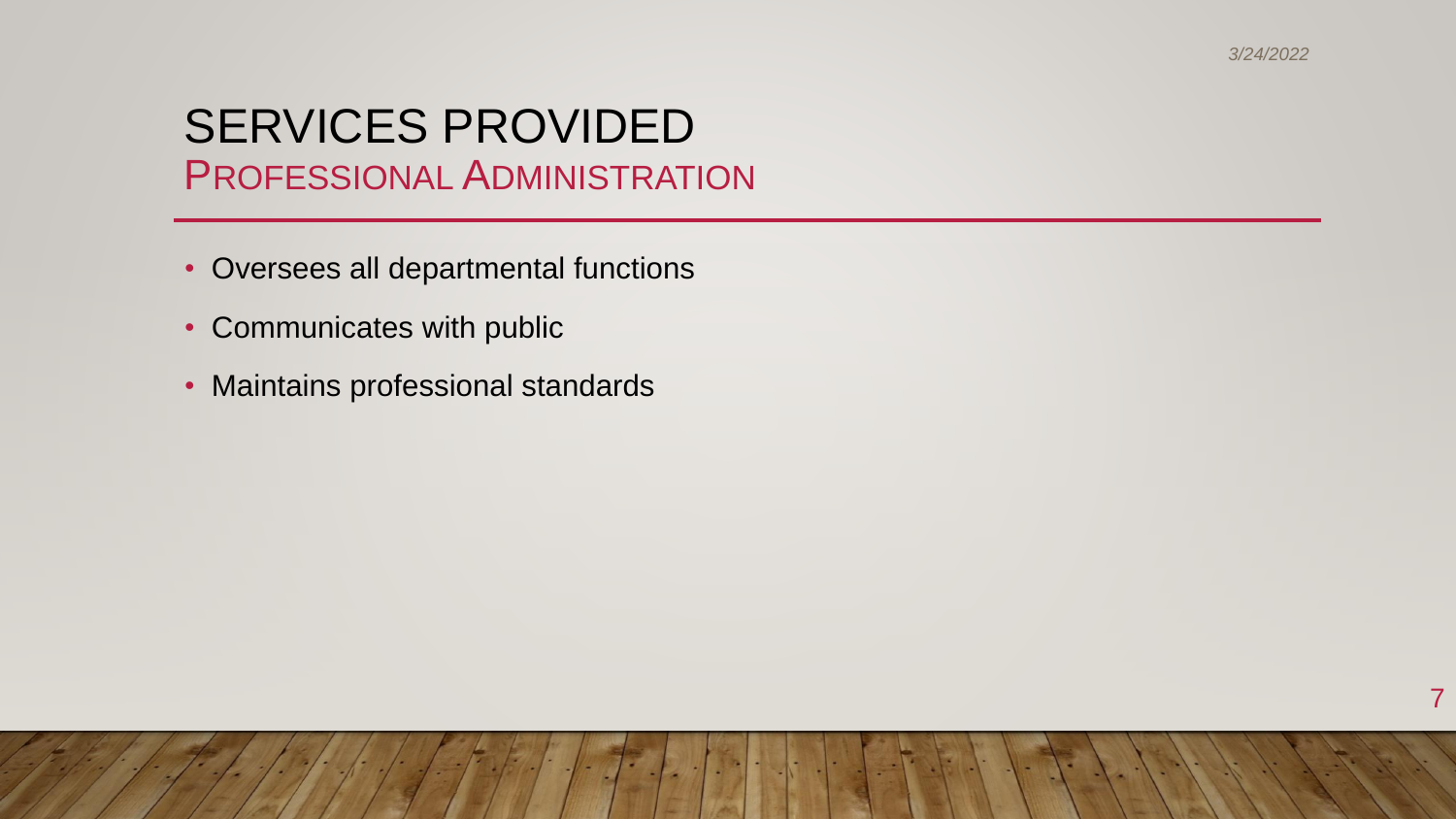### SERVICES PROVIDED SUPPORT OPERATIONS

- Recruits, screens, and hires quality applicants
- Oversees departmental training, including in-house multi-week Post Academy training program for new sworn officers
- Oversees accreditation and compliance
- Budget development/management and fiscal administration
- Handles logistics and quartermaster functions including departmental facility, vehicle and specialized equipment maintenance
- Manages specialized technology systems and software
- Maintains records of warrants, accidents, crime, arrests, and other incidents and front desk management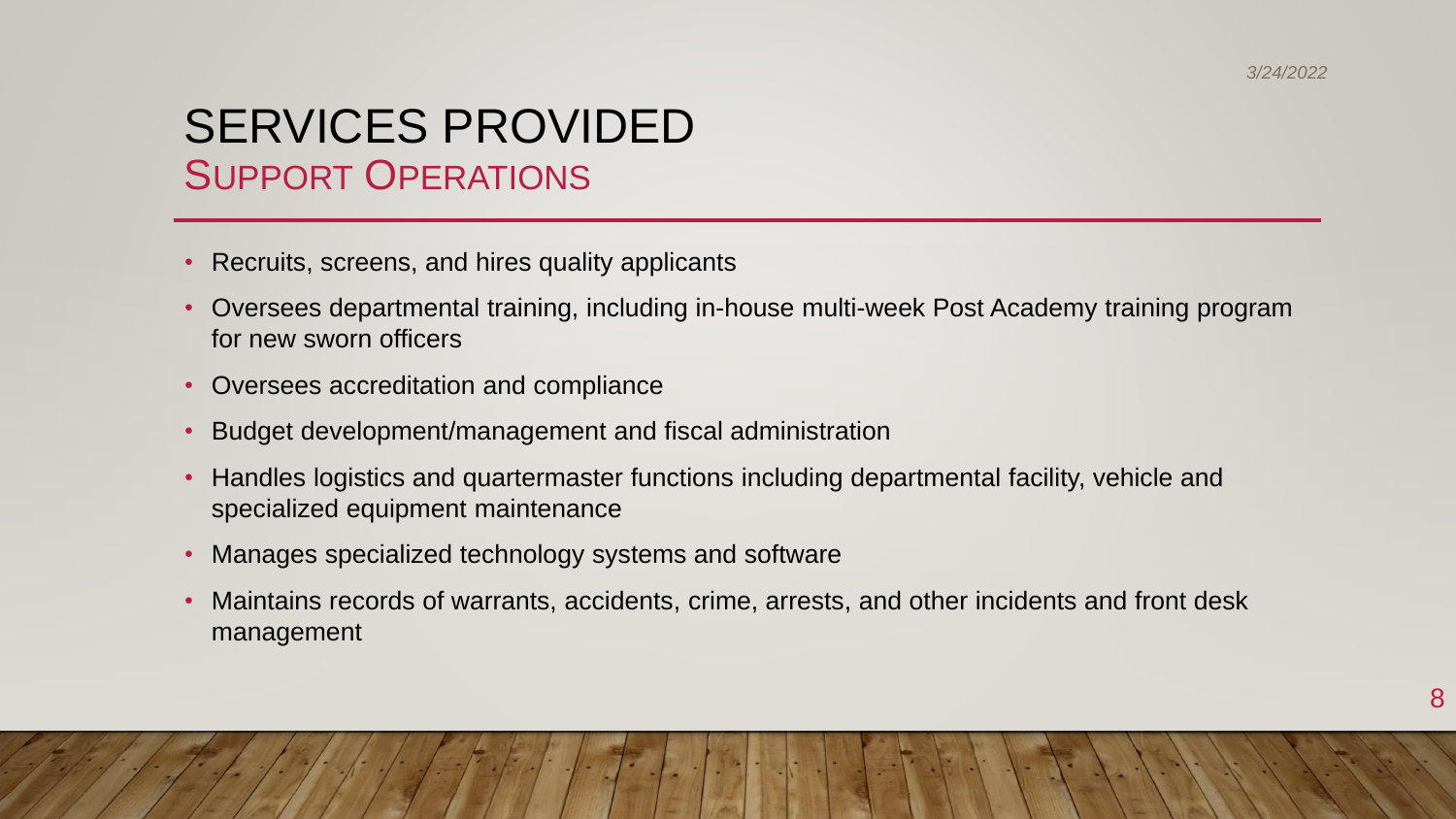*3/24/2022*

#### STAFFING TRENDS SWORN OFFICERS

| <b>YEAR</b> | <b>MONTH</b>   | <b>Sworn</b><br><b>Officer</b><br><b>Staffing</b> | <b>Recruits</b><br>(in Academy) | <b>Certified Officers</b><br><b>Hired</b> |
|-------------|----------------|---------------------------------------------------|---------------------------------|-------------------------------------------|
| 2017        | <b>JANUARY</b> | 122                                               | $\mathbf{1}$                    |                                           |
| 2017        | <b>JULY</b>    | 124                                               | 4                               | 2                                         |
| 2018        | <b>JANUARY</b> | 128                                               | 6                               | $\overline{2}$                            |
| 2018        | <b>JULY</b>    | 121                                               | 3                               | 1                                         |
| 2019        | <b>JANUARY</b> | 111                                               | 4                               |                                           |
| 2019        | <b>JULY</b>    | 114                                               | 12                              |                                           |
| 2020        | <b>JANUARY</b> | 118                                               | 13                              | 1                                         |
| 2020        | <b>JULY</b>    | 107                                               | 13                              |                                           |
| 2021        | <b>JANUARY</b> | 107                                               | 5                               |                                           |
| 2021        | <b>JULY</b>    | 106                                               | 7                               |                                           |
| 2022        | <b>JANUARY</b> | 92                                                | 3                               |                                           |

*Police Academy Classes start in January and in July each year.*

• New Hires in 2021

- 3 African-American males
- 3 White males
- 1 Hispanic male
- 1 Hispanic female
- 2 Middle Eastern males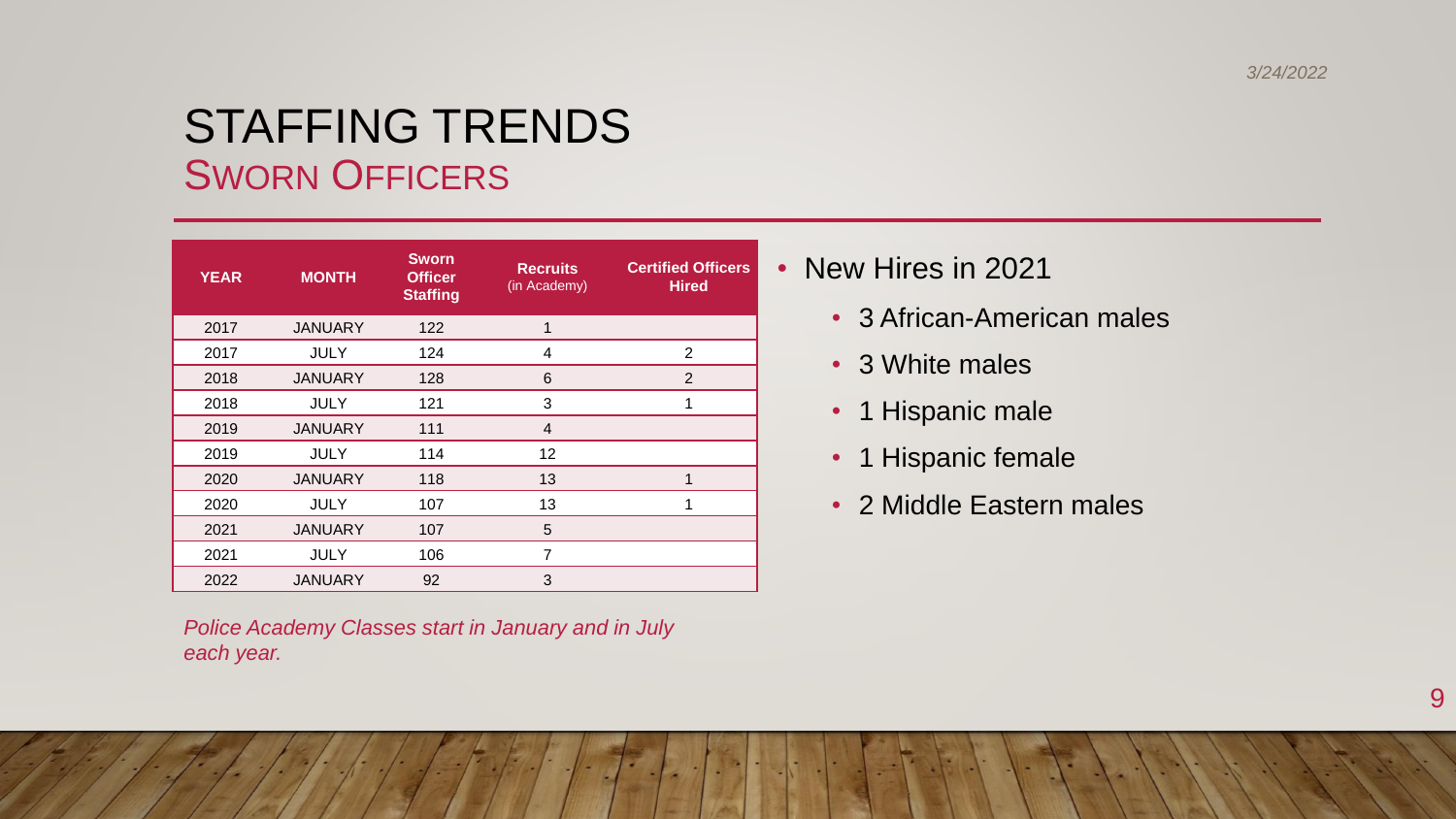*3/24/2022*

## WHERE WE ARE TODAY



10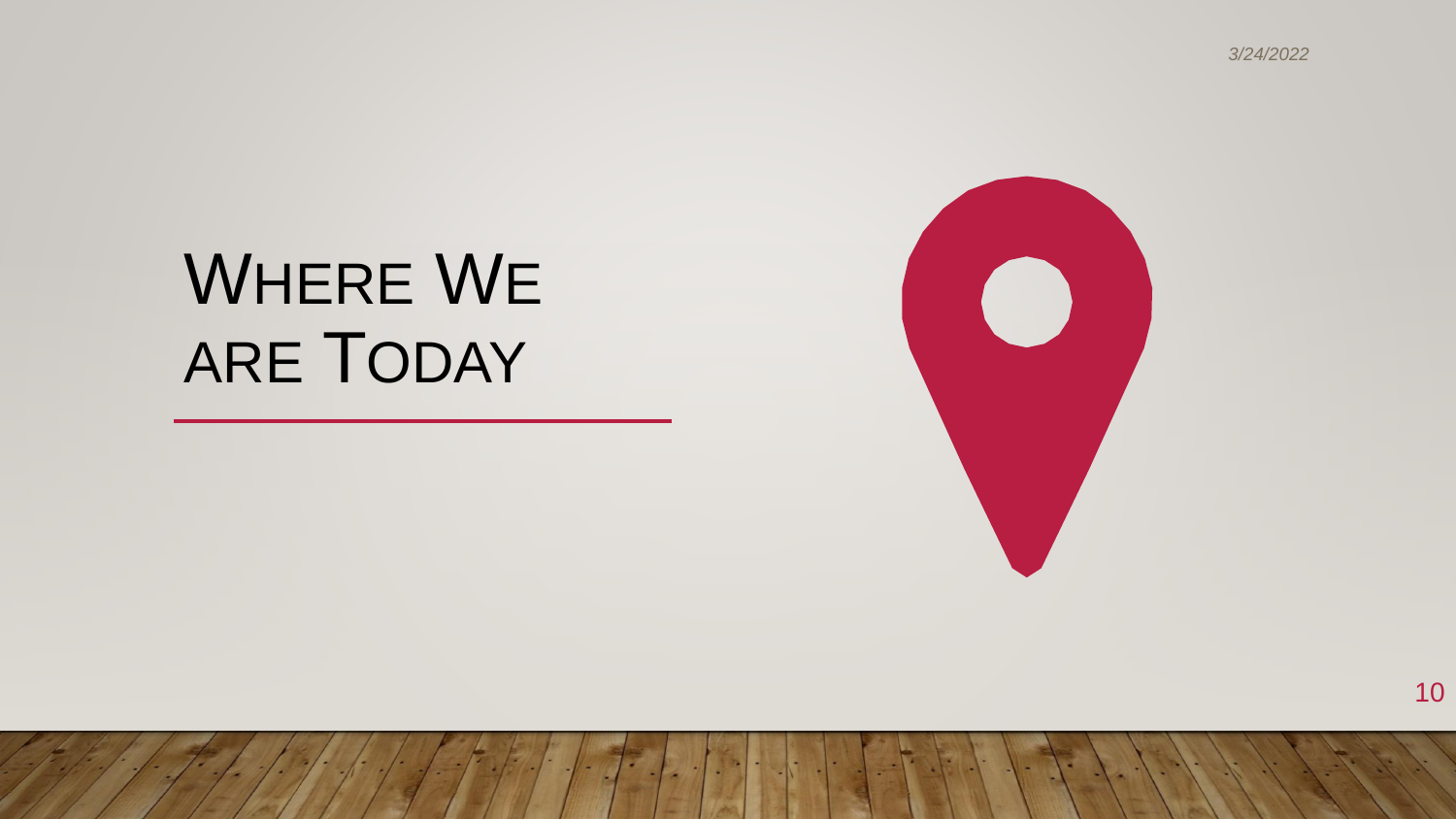#### CURRENT STAFFING VACANCIES & TURNOVER

| 3/22/2022                   |                         |                 |                   |                  |                 |                   |                        |                 |                   |
|-----------------------------|-------------------------|-----------------|-------------------|------------------|-----------------|-------------------|------------------------|-----------------|-------------------|
| <b>Funded FTEs</b>          | <b>Filled Positions</b> |                 |                   | <b>Vacancies</b> |                 |                   | <b>Funded in FY 22</b> |                 |                   |
|                             | Sworn                   | <b>Civilian</b> | <b>Total FTEs</b> | <b>Sworn</b>     | <b>Civilian</b> | <b>Total FTEs</b> | Sworn                  | <b>Civilian</b> | <b>Total FTEs</b> |
| Administration Services *   |                         |                 |                   |                  |                 | 3                 |                        | 4               |                   |
| <b>Field Operations</b>     | 68                      | 8               | 76                | 22               |                 | 23                | 90                     | 8               | 98                |
| General Investigations Unit | 14                      |                 | 17                |                  |                 |                   | 17                     |                 | 20                |
| <b>Support Operations</b>   |                         | 19              | 24                |                  |                 |                   | b                      | 22              | 28                |
| total                       | 90                      | 32              | 122               | 27               | 6               | 33                | 117                    | 37              | 154               |

*\* includes the Chief and Asst. Chief positions*

| 2021 Turnover         | <b>New Hires</b> | <b>Separation of</b><br><b>Service</b> | <b>Net Change</b> |  |
|-----------------------|------------------|----------------------------------------|-------------------|--|
| Civilian Personnel *  | 10               | 14                                     |                   |  |
| <b>Sworn Officers</b> | 11               | つフ                                     | (16)              |  |
| <b>TOTAL</b>          | 21               |                                        | (20)              |  |

11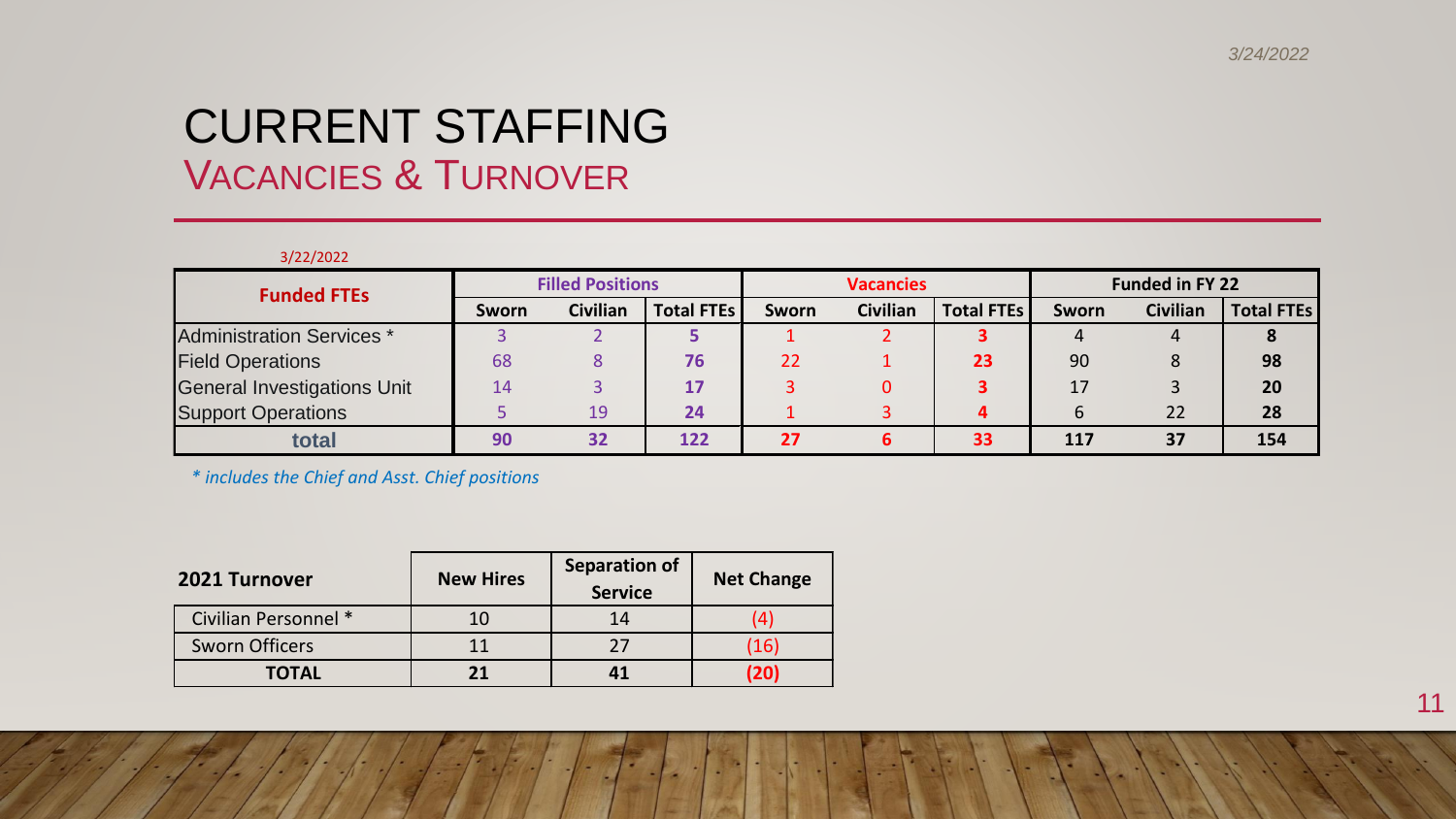### CURRENT FOCUS 6 PILLARS OF 21ST CENTURY POLICING

- Building Trust and Legitimacy
	- Hire officers that are reflective of community
	- Youth, Blue and You Program
- Policy and Oversight
	- Use Lexipol to develop and maintain departmental policies
	- 4<sup>th</sup> amendment analyst position tracks detention data, increases transparency and builds **legitimacy**
- Technology and Social Media
	- Upgraded Axon System improves oversight of officer activities, increases transparency, improves officer mentoring, and enhances officer safety
	- Civilianizing sworn position to support police specific technology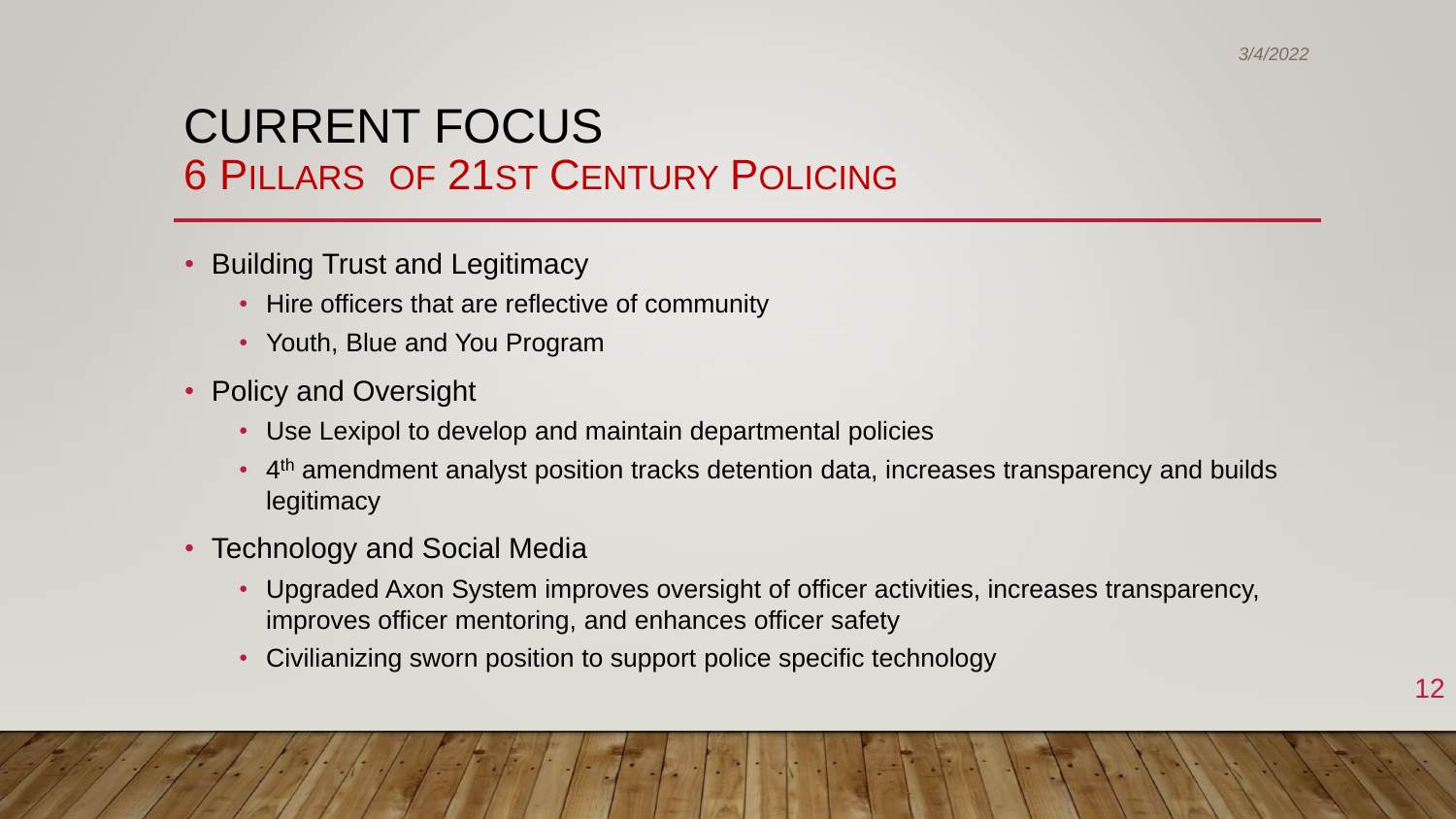#### CURRENT FOCUS 6 PILLARS OF 21ST CENTURY POLICING

- Community Policing and Crime Reduction
	- Increasing the availability of certified bicycle patrol officers to allow officers to participate in activities like Safe Routes to School and at large scale events
	- Conducting objective-based operations in areas of increased violent crime incidents
	- Officer participation in variety of community groups
- Training and Education
	- Extensive localized training programs based on community needs
	- Use Power DMS to facilitate and track departmental training
- Officer Safety and Wellness
	- Regularly conduct specialized training to focus on officer wellness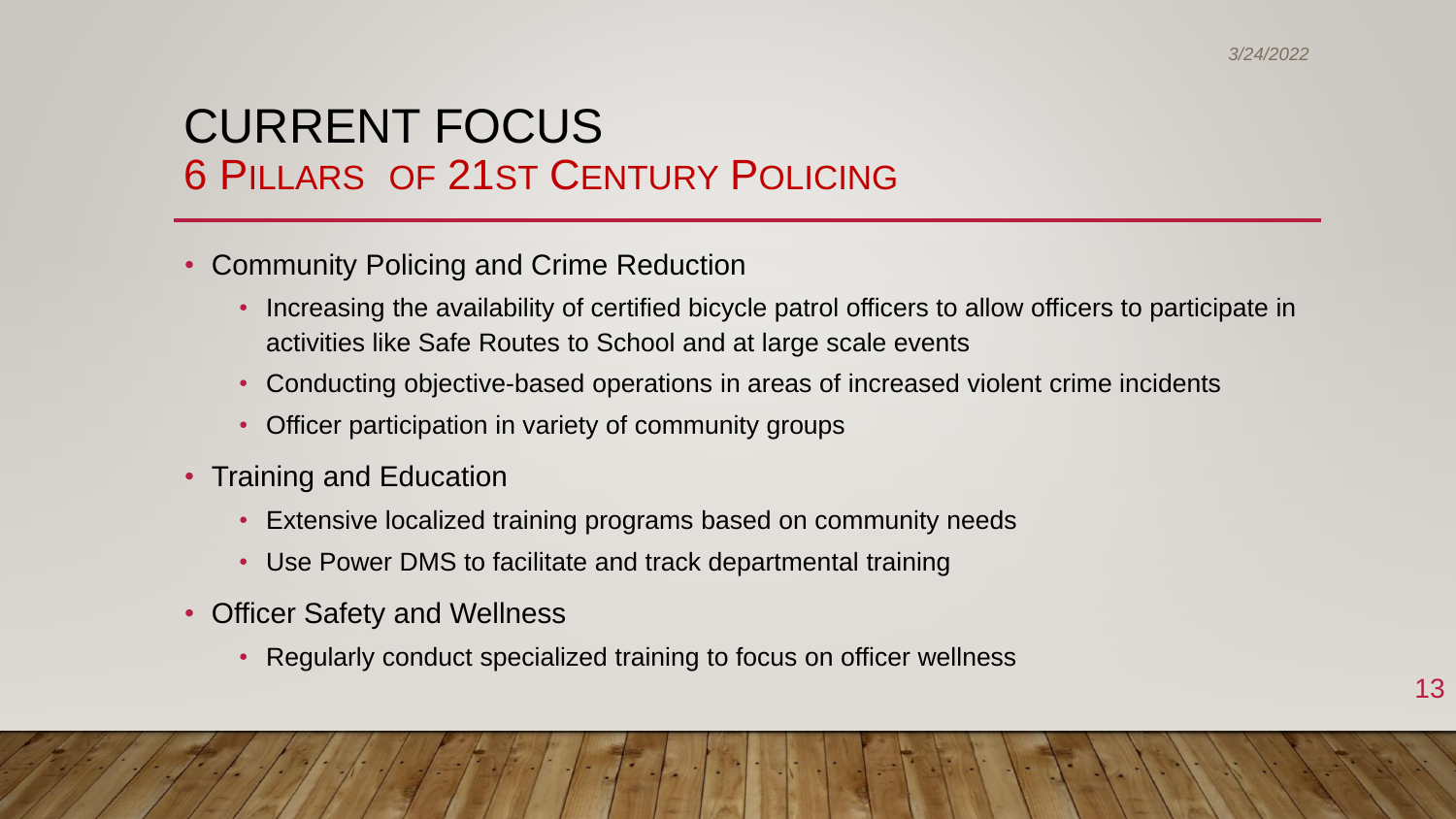#### FY 23 OPERATING BUDGET **HIGHLIGHTS**

SWAT was de-funded and funding re-allocated to new line item for Specialized Responses including:

- Bicycle Response Team
- Peer Support Team
- Crisis Negotiation Team
- Crisis Responses
- ECO/TDOs (Mental Health related responses)
- Community Outreach

|                                           | <b>FY 22</b><br><b>Adopted</b> | <b>FY 23</b><br><b>Proposed</b> | <b>Cost</b><br><b>Savings</b><br><b>Over FY 22</b> |
|-------------------------------------------|--------------------------------|---------------------------------|----------------------------------------------------|
| 525270<br>Specialized<br><b>Responses</b> | \$0                            | \$45,900                        |                                                    |
| 525267<br><b>SWAT</b>                     | \$33,900                       | \$0                             |                                                    |
| 525268<br>Crisis<br><b>Negotiation</b>    | \$27,000                       | \$0                             |                                                    |
| <b>TOTAL</b>                              | \$60,900                       | \$45,900                        | \$15,000                                           |

14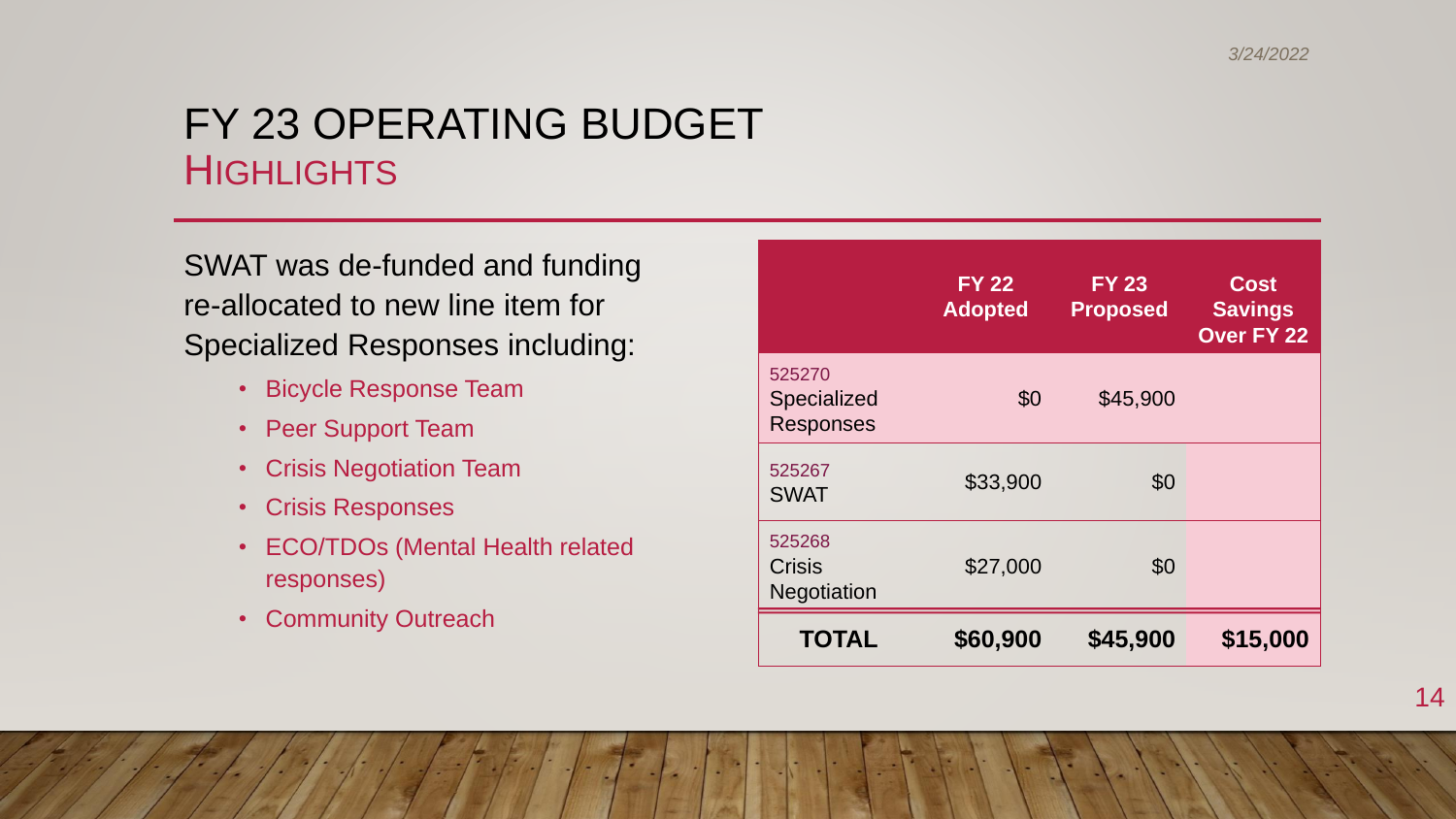## FY 23 PROPOSED OPERATING BUDGET

|                                                                        | % of FY 2023<br><b>Proposed Budget</b> |
|------------------------------------------------------------------------|----------------------------------------|
| <b>Salary &amp; Benefits</b>                                           | 82.5%                                  |
| Fixed Costs & Mandated Expenses *                                      | 8.8%                                   |
| Law Enforcement Equipment, Training / Travel Expenses, Vehicle Charges | $4.7\%$                                |
| Services & Supplies                                                    | $4.0\%$                                |

*\* FY 23 Regional Firearms Training Center Operations – Budget reduced by \$12K*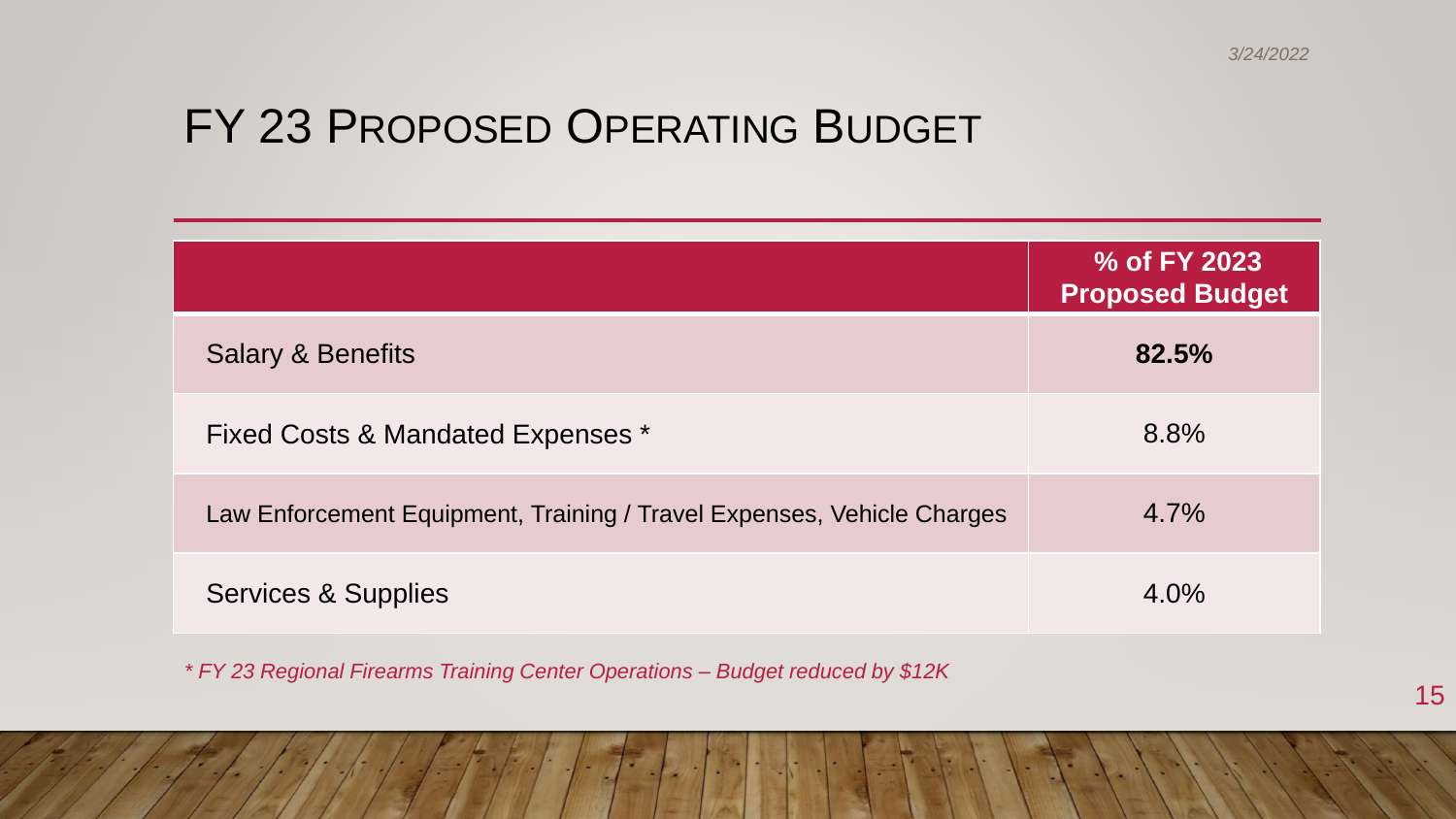## FY 23 CAPITAL IMPROVEMENT BUDGET

• Reduction of CIP Projects from \$75k each to \$45k each year

#### for FY 23, FY 24, & FY 25

| <b>PUBLIC SAFETY AND JUSTICE</b>  | <b>Proposed</b> | <b>Projected</b> | <b>Projected</b> | <b>Projected</b> | <b>Projected</b> | 5 Year <mark>I</mark> |
|-----------------------------------|-----------------|------------------|------------------|------------------|------------------|-----------------------|
| Project                           | $-Y23$          | <b>FY24</b>      | <b>FY25</b>      | <b>FY26</b>      | <u>FY27</u>      | <b>Total</b>          |
| Police Mobile Data Terminals      | 45,000          | 45,000           | 45,000           | 75,000           |                  | 210,000               |
| Police Portable Radio Replacement | 45,000          | 45,000           | 45,000           | 75,000           |                  | 210,000               |

#### • Previous Plan:

- MDT Replacements
	- 5-year replacement cycle to match warranty
	- Replace 20 MDTs each year at \$3,700 each  $\Rightarrow$  \$74,000 annually
- Police Radio Replacements
	- Capital Plan builds balance for next time replacements are needed